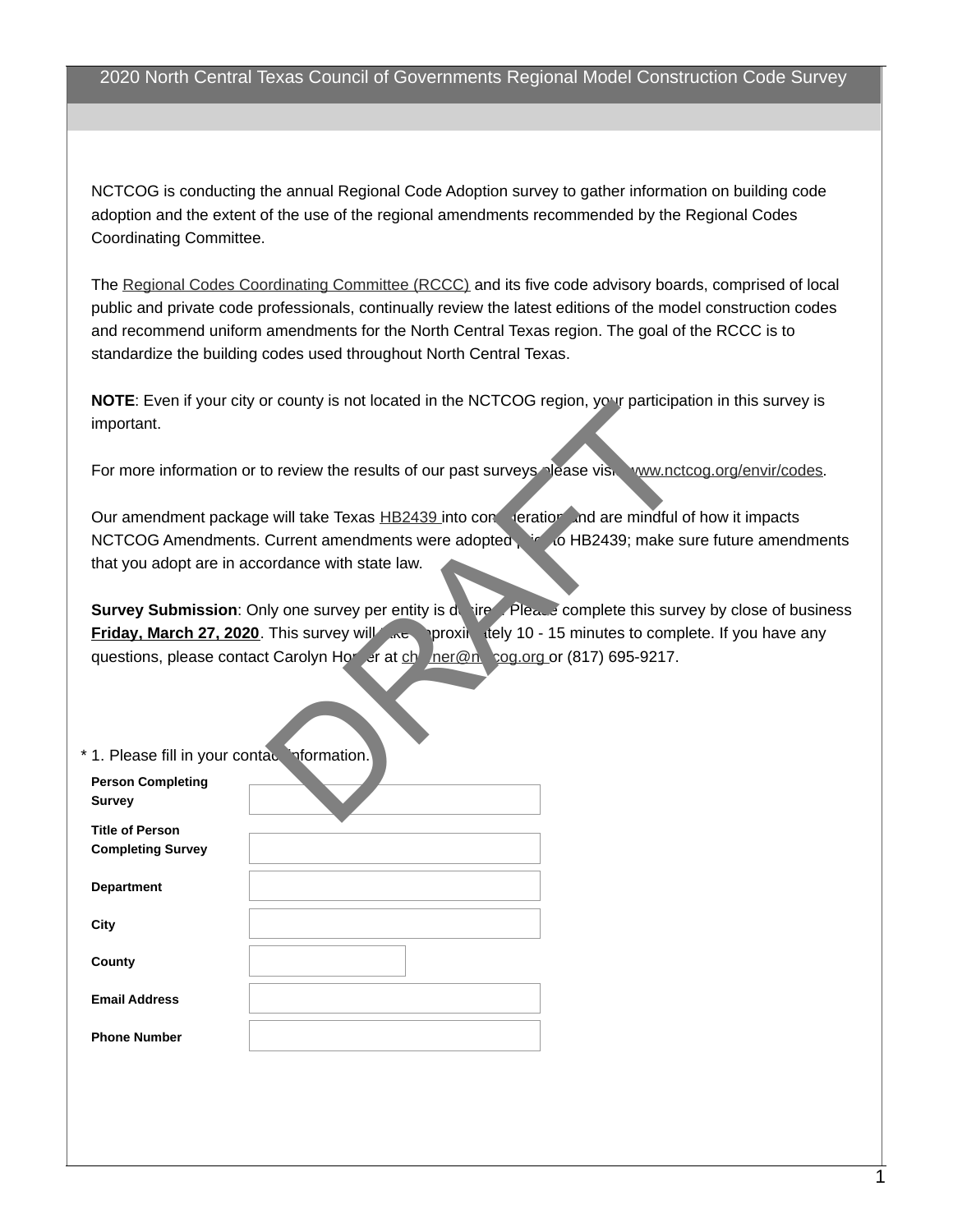| * 2. Does your city utilize the NCTCOG Regional Code Amendments?<br>Yes<br>$\operatorname{\mathsf{No}}$<br>3. Does your city typically adopt NCTCOG's recommended amendments as published?<br>Yes<br>No, our city makes amendments to the NCTCOG recommended amendments prior to adoption | 2020 North Central Texas Council of Governments Regional Model Construction Code Survey |
|-------------------------------------------------------------------------------------------------------------------------------------------------------------------------------------------------------------------------------------------------------------------------------------------|-----------------------------------------------------------------------------------------|
|                                                                                                                                                                                                                                                                                           |                                                                                         |
|                                                                                                                                                                                                                                                                                           |                                                                                         |
|                                                                                                                                                                                                                                                                                           |                                                                                         |
|                                                                                                                                                                                                                                                                                           |                                                                                         |
|                                                                                                                                                                                                                                                                                           |                                                                                         |
|                                                                                                                                                                                                                                                                                           |                                                                                         |
|                                                                                                                                                                                                                                                                                           |                                                                                         |
|                                                                                                                                                                                                                                                                                           |                                                                                         |
|                                                                                                                                                                                                                                                                                           |                                                                                         |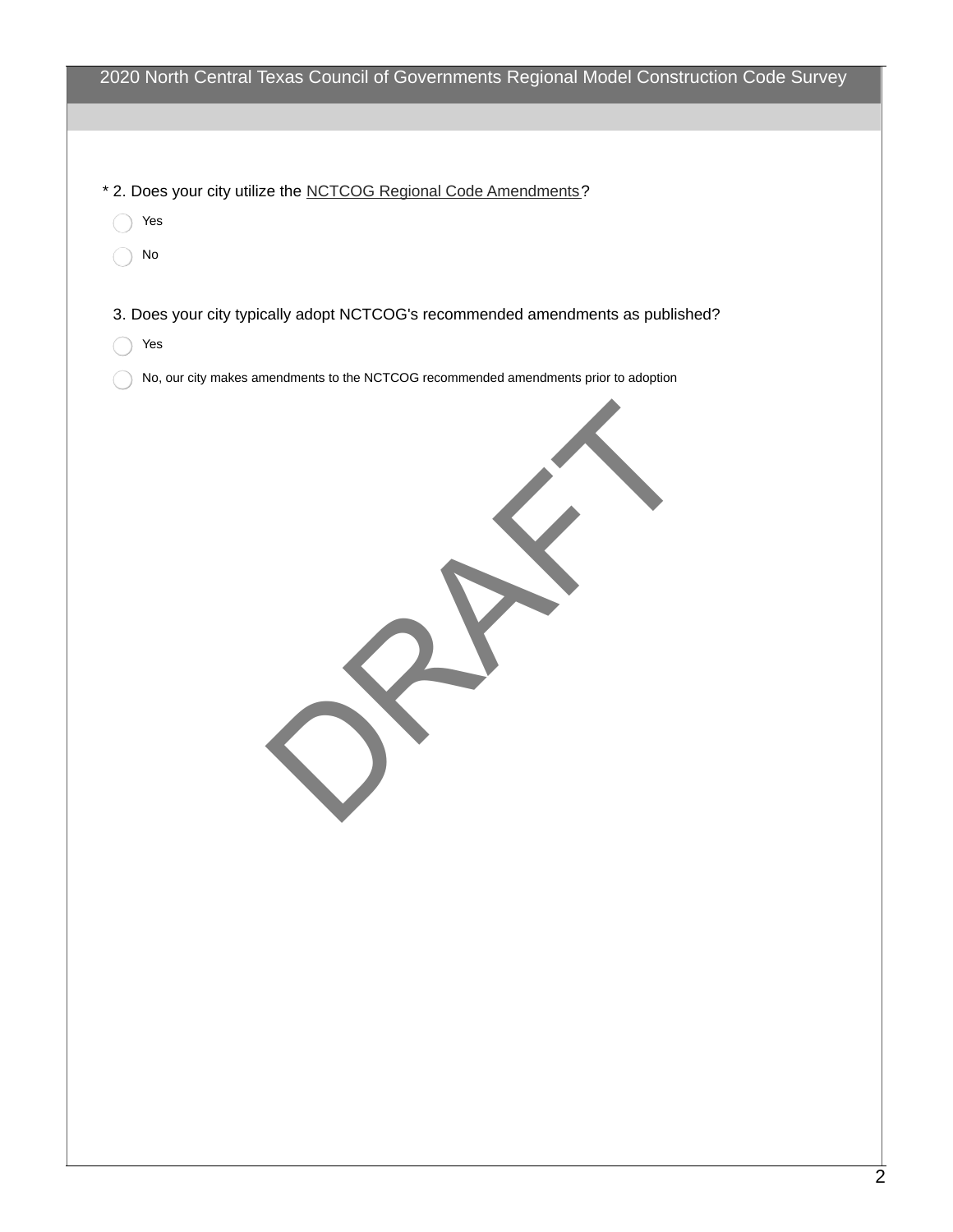|                                                                 | Older<br>than<br>2000 | 2000 | 2003 | 2006 | 2009                                         | 2012 | 2015 | 2018 | 2019 | <b>Not</b><br>Adopted |
|-----------------------------------------------------------------|-----------------------|------|------|------|----------------------------------------------|------|------|------|------|-----------------------|
| <b>International Building</b><br>Code                           |                       |      |      |      |                                              |      |      |      |      |                       |
| <b>International Fire Code</b>                                  |                       |      |      |      |                                              |      |      |      |      |                       |
| <b>International Mechanical</b><br>Code                         |                       |      |      |      |                                              |      |      |      |      |                       |
| International Plumbing<br>Code                                  |                       |      |      |      |                                              |      |      |      |      |                       |
| <b>International Residential</b><br>Code                        |                       |      |      |      |                                              |      |      |      |      |                       |
| <b>International Energy</b><br><b>Conservation Code</b>         |                       |      |      |      |                                              |      |      |      |      |                       |
| <b>International Fuel Gas</b><br>Code                           |                       |      |      |      |                                              |      |      |      |      |                       |
| <b>International Existing</b><br><b>Building Code</b>           |                       |      |      |      |                                              |      |      |      |      |                       |
| <b>International Green</b><br><b>Construction Code</b>          |                       |      |      |      |                                              |      |      |      |      |                       |
| International Pool, Swim<br>and Spa Code                        |                       |      |      |      |                                              |      |      |      |      |                       |
| 5. Indicate the year of the code,                               |                       |      |      |      | ur c <sup>i</sup> has most recently adopted. |      |      |      |      |                       |
|                                                                 | Older<br>than<br>1999 | 1999 | 2002 | 2005 | 2008                                         |      |      |      |      | <b>Not</b>            |
| <b>National Electric Code</b>                                   |                       |      |      |      |                                              | 2011 | 2014 | 2017 | 2020 | Adopted               |
| 6. What is your city's code adoption schedule?<br>Every 3 years |                       |      |      |      |                                              |      |      |      |      |                       |
| Every 6 years                                                   |                       |      |      |      |                                              |      |      |      |      |                       |
| No set time for adoption                                        |                       |      |      |      |                                              |      |      |      |      |                       |
| Other, please specify:                                          |                       |      |      |      |                                              |      |      |      |      |                       |
|                                                                 |                       |      |      |      |                                              |      |      |      |      |                       |

4. Indicate the year of the code your city has most recently adopted. (Choose all that apply.)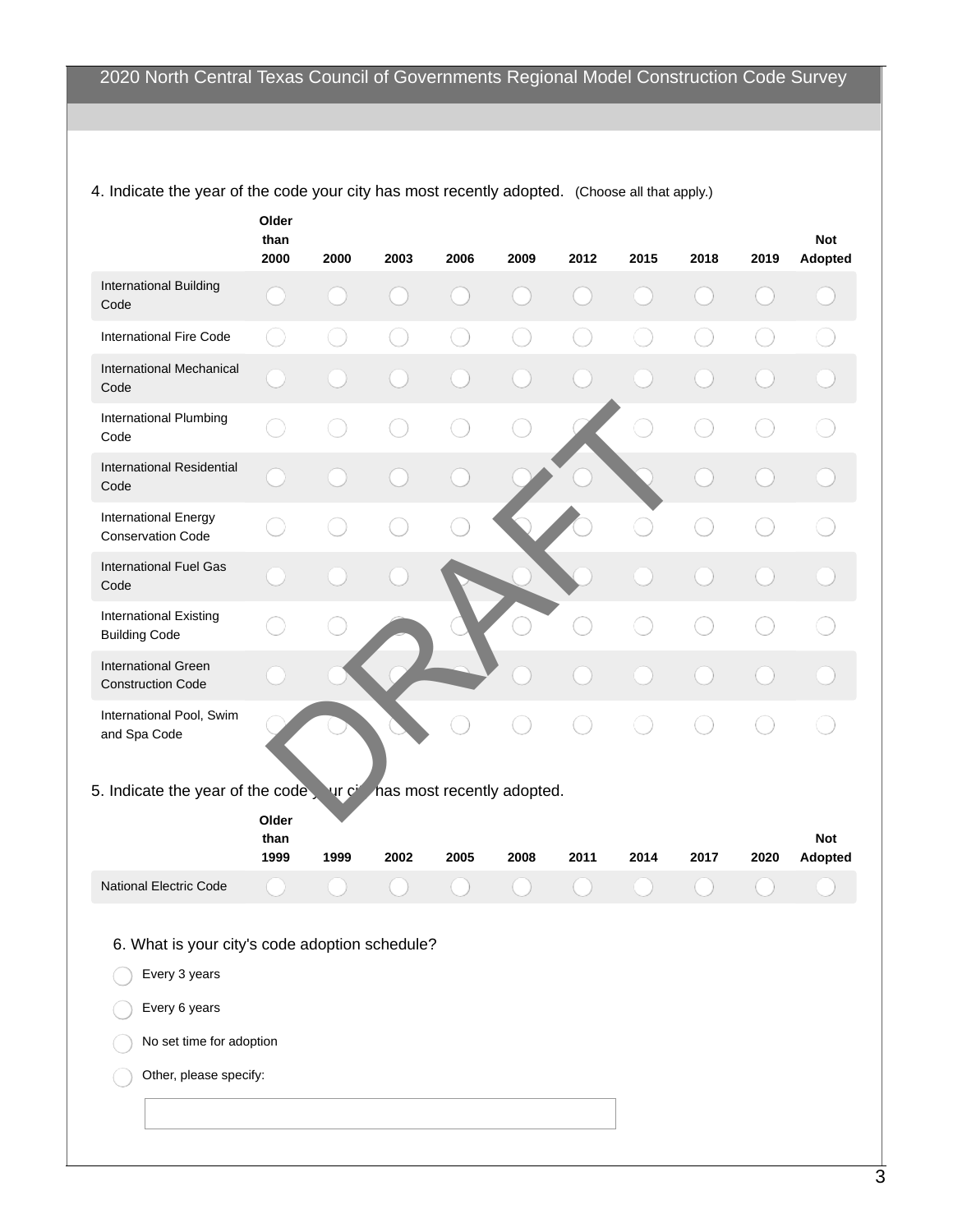## 7. Does your city adopt Option A amendments or an Option B amendment?

## **Option A and B Amendments**

Please note that as there is a wide range in firefighting philosophies/capabilities of cities across the region, OPTION "A" and OPTION "B" are provided in the NCTCOG recommended amendments to the International Building Code and the International Fire Code. The requirements of Option A amendments are less stringent in general, and this option is typically selected by cities with enhanced firefighting resources available to handle large incidents quickly. Option B amendments are generally more stringent, especially regarding sprinklers, high rises, etc., and are typically selected by cities choosing proactive code amendments to mitigate fire events. Jurisdictions should choose one or the other based on their firefighting philosophies/capabilities when adopting code amendments.

## *For additional information regarding Option A and Option B Amendments, please review the following:*

[Click here](https://www.nctcog.org/nctcg/media/Environment-and-Development/Documents/Codes/2018-IBC-Amendments_1.pdf) and review the International Building Code amendments for Section 202 (p. 4), Section 903.2.11 (p. 9), and Section 3006.2 (p. 20).

[Click here](https://www.nctcog.org/nctcg/media/Environment-and-Development/Documents/Codes/2018_IFC_Amendments_1.pdf) and review the International Fire Code amendments for Section 202 (p.2-3) and Section 903.2.11 (p. 15-16). International Fire Code amendments for Section 202 (p. 2) and Section

Option A Amendments

Option B Amendments

- **Other**
- Unknown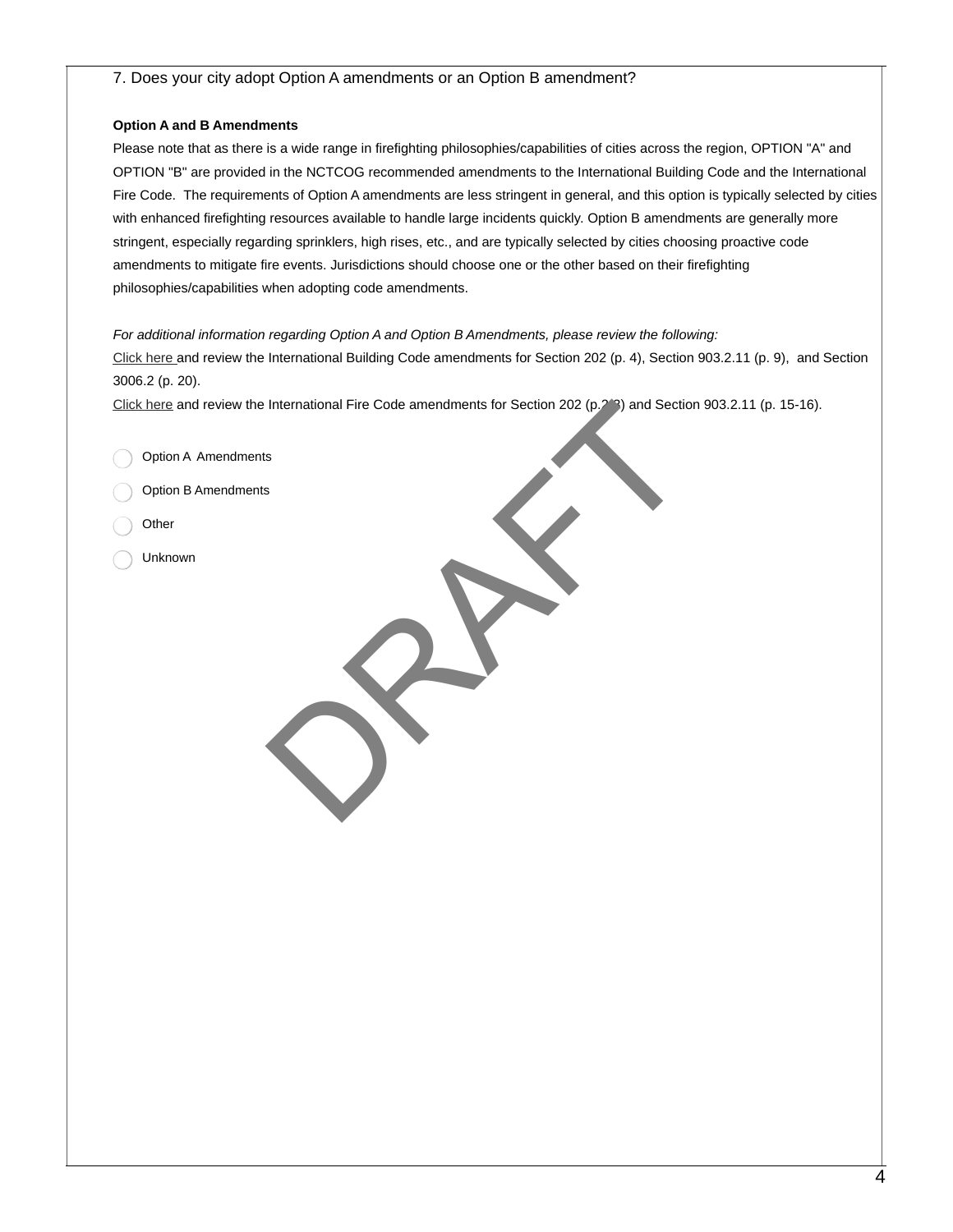| 2020 North Central Texas Council of Governments Regional Model Construction Code Survey                        |
|----------------------------------------------------------------------------------------------------------------|
|                                                                                                                |
|                                                                                                                |
|                                                                                                                |
| 8. If you have not adopted the most recent version of the codes, please indicate why. (Choose all that apply.) |
| Lack of staff support to adopt, implement, or enforce the code                                                 |
| Lack of technical knowledge to adopt, implement, or enforce the code                                           |
| Perception of increased costs to development community                                                         |
| Not all codes are needed (ex: no commercial uses in city)                                                      |
| Other, please specify:                                                                                         |
|                                                                                                                |
|                                                                                                                |
|                                                                                                                |
| * 9. Does your city plan to adopt the 2018 International Green Contration of Code (IgCC)?                      |
| Yes                                                                                                            |
| No                                                                                                             |
| If your city does not plan to adopt the IgCC, please explain why:                                              |
|                                                                                                                |
|                                                                                                                |
|                                                                                                                |
|                                                                                                                |
|                                                                                                                |
|                                                                                                                |
|                                                                                                                |
|                                                                                                                |
|                                                                                                                |
|                                                                                                                |
|                                                                                                                |
|                                                                                                                |
|                                                                                                                |
|                                                                                                                |
|                                                                                                                |
|                                                                                                                |
|                                                                                                                |
|                                                                                                                |
|                                                                                                                |
|                                                                                                                |
|                                                                                                                |